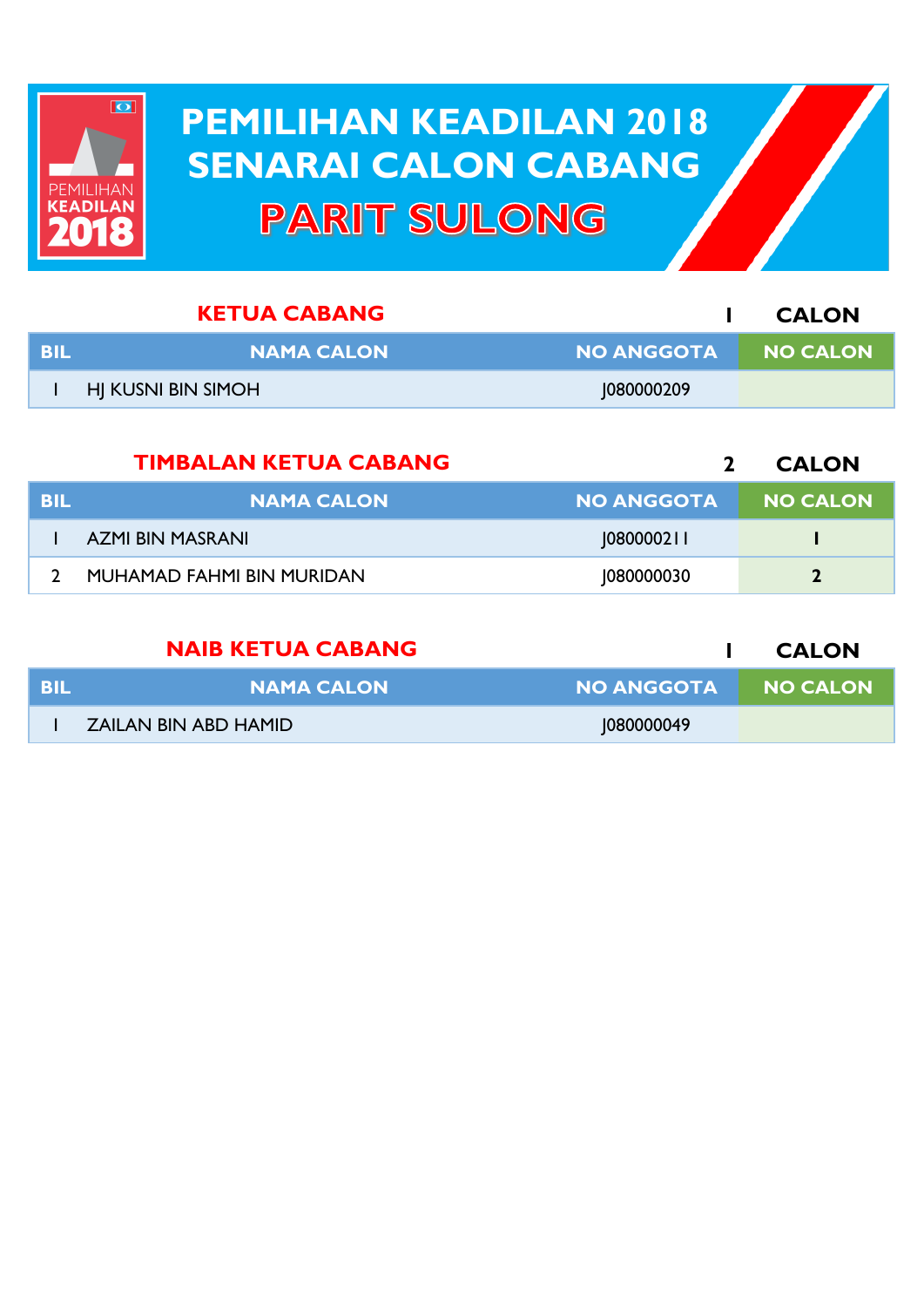## **AHLI JAWATANKUASA CABANG**

**CALON**

| <b>BIL</b>      | <b>NAMA CALON</b>              | <b>NO ANGGOTA</b> | <b>NO. CALON</b> |
|-----------------|--------------------------------|-------------------|------------------|
| $\mathbf{I}$    | ABDUL HAMID BIN HJ BAGONG      | J080000216        |                  |
| $\overline{2}$  | <b>MOHD SANI BIN KASAD</b>     | J080000242        |                  |
| 3               | NAKIA BIN ZAKARIA              | J080000244        |                  |
| $\overline{4}$  | <b>NORA RAHIS BIN MOHTAR</b>   | J080000241        |                  |
| 5               | <b>RHOMAATIKA BIN TUGI</b>     | J080000039        |                  |
| 6               | <b>YUNOS BIN YUNI</b>          | J080000222        |                  |
| $\overline{7}$  | ABD RAHMAN BIN OMAR            | J0800000423       |                  |
| 8               | KAMAR ZAMAN BIN ABD SHUKOR     | J0800000476       |                  |
| 9               | <b>MOHAMAD NAZIM BIN KUSNO</b> | 10800000459       |                  |
| $\overline{10}$ | <b>MOHD ALI BIN BIDIN</b>      | J0800000673       |                  |
| $\mathsf{H}$    | MOHD ZIN BIN AHMAD/MOHD SANIF  | J0800000432       |                  |
| 12              | <b>NAIM BIN SAID</b>           | 10800000449       |                  |
| $ 3\rangle$     | <b>NORDIN BIN SELAMAT</b>      | 10800000340       |                  |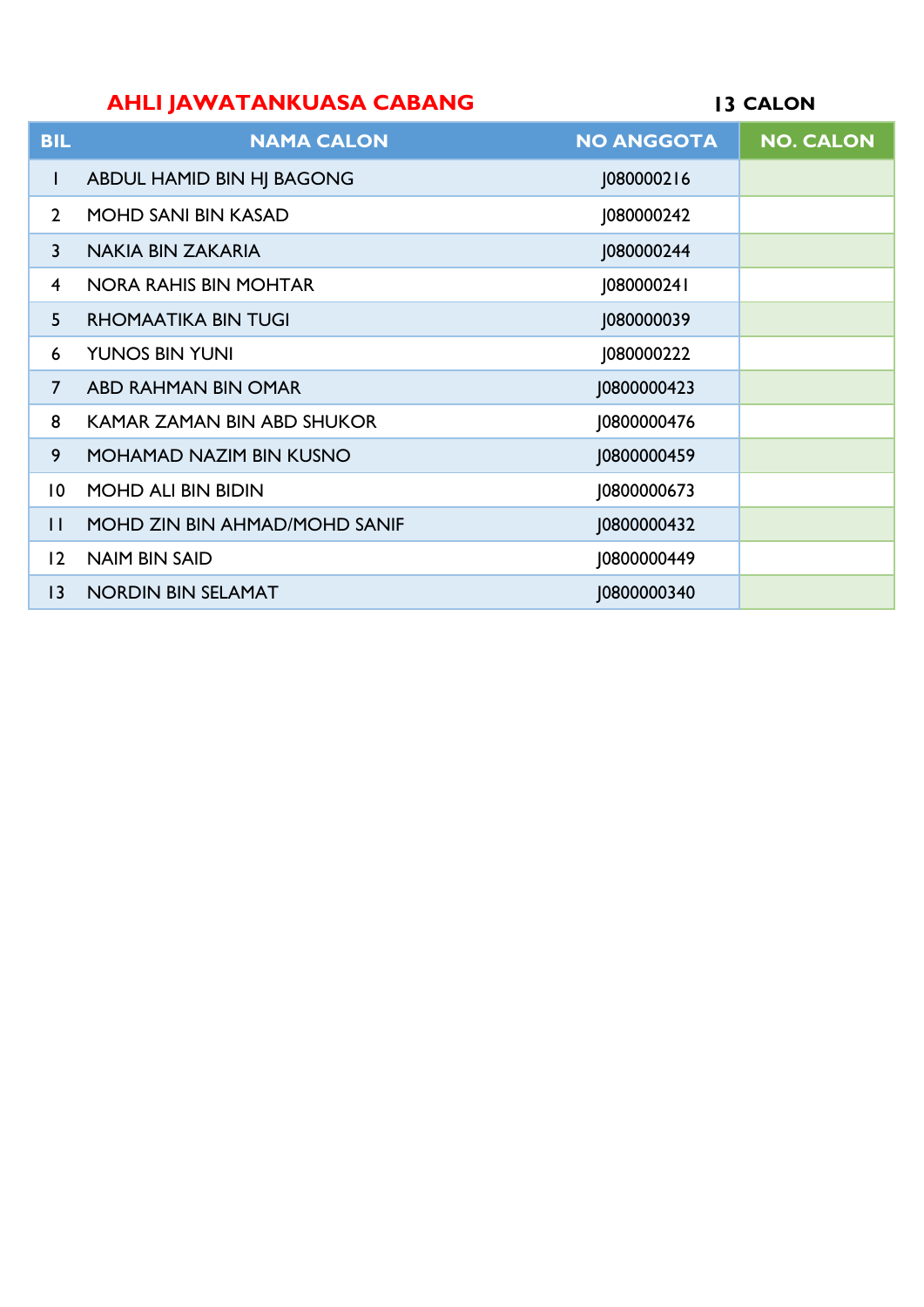|     | <b>KETUA AMK CABANG</b>       |                   | <b>CALON</b>    |
|-----|-------------------------------|-------------------|-----------------|
| BIL | <b>NAMA CALON</b>             | <b>NO ANGGOTA</b> | <b>NO CALON</b> |
|     | MUHAMMAD SYARAFUDDIN MOHD ZIN | 1080000078        |                 |
|     | EDI@OTHMAN BIN AZMI           | 10800000447       |                 |

| <b>NO ANGGOTA</b><br><b>NAMA CALON</b>        | <b>NO CALON</b> |
|-----------------------------------------------|-----------------|
| MUHAMMAD NASRIQ BIN KAMARZAMAN<br>10800000760 |                 |

|      | <b>NAIB KETUA AMK CABANG</b>            |             | <b>CALON</b> |
|------|-----------------------------------------|-------------|--------------|
| -BIL | <b>NAMA CALON</b>                       | NO ANGGOTA  | NO CALON     |
|      | MUHAMAD FAIZ ZULFAIRY BIN MOHAMAD NASIR | 10800001285 |              |

|     | <b>AHLI JAWATANKUASA AMK CABANG</b> |                   | <b>CALON</b>    |
|-----|-------------------------------------|-------------------|-----------------|
| BIL | <b>NAMA CALON</b>                   | <b>NO ANGGOTA</b> | <b>NO CALON</b> |
|     | MUHAMMAD HAZIQ BIN ROSLIN           | 10800001265       |                 |